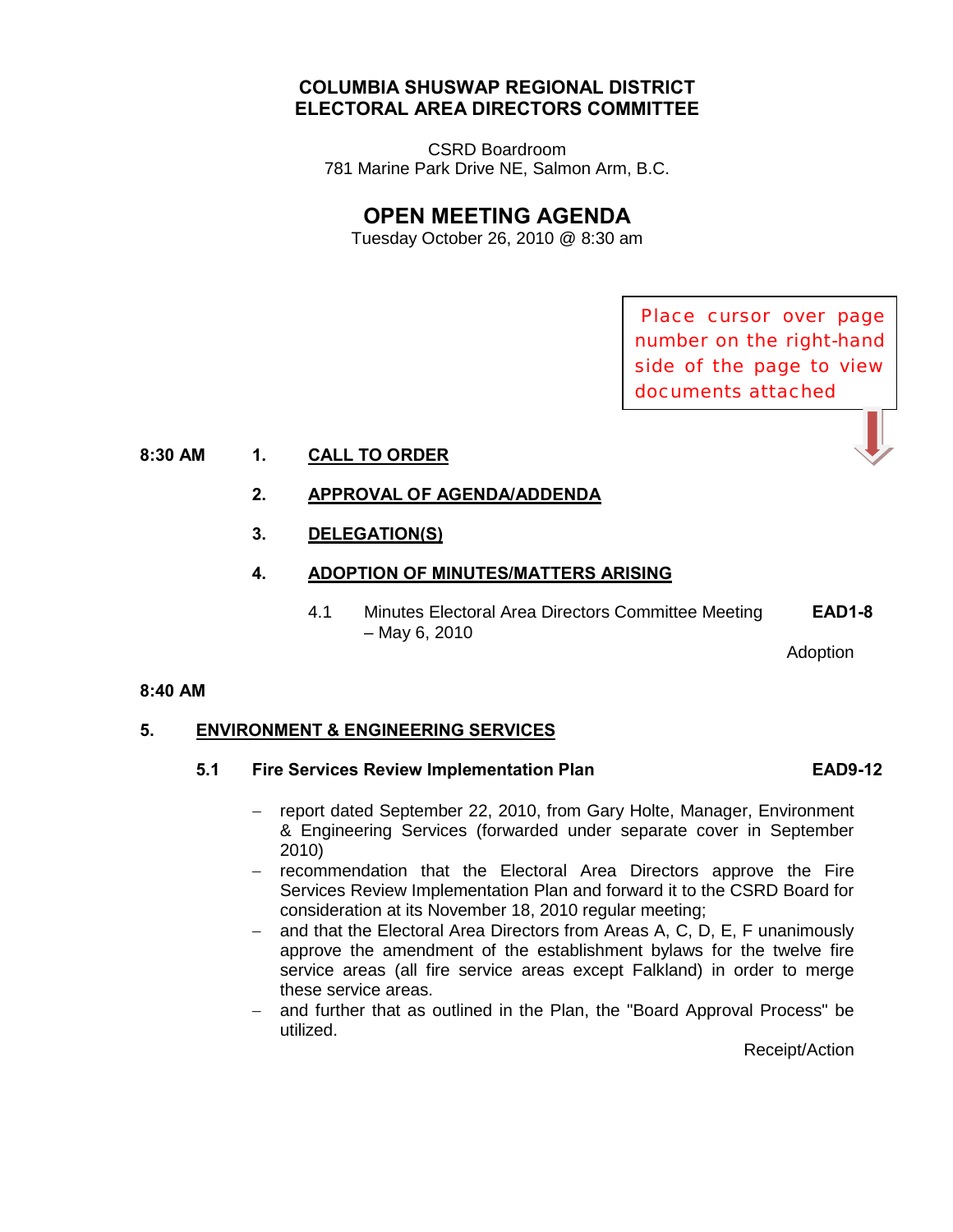#### **11:30 AM**

## **5.2 Sewer System Acquisition Strategy [EAD13-14](http://csrd.civicweb.net/Documents/DocumentDisplay.aspx?ID=4299)**

#### **[Sewer System Acquisition Strategy](http://csrd.civicweb.net/Documents/DocumentDisplay.aspx?ID=4308)**

- − report dated September 22, 2010, from Gary Holte, Manager, Environment & Engineering Services (forwarded under separate cover in September 2010)
- − recommendation that the Electoral Area Directors approve the policies in the Sewer System Acquisition Strategy and forward the Strategy to the Board for approval at its November 18, 2010 regular meeting.

Receipt/Action

#### **WORKING LUNCH**

#### **1:00 PM**

#### **6. DEVELOPMENT SERVICES**

#### **6.1 Electoral Area 'D' Community Works Funds acquisition for [EAD15-16](http://csrd.civicweb.net/Documents/DocumentDisplay.aspx?ID=4300) Gardom Lake boat motor restriction.**

- − report dated October 18, 2010, from Jan Thingsted, Planner
- − recommendation that the Electoral Area Directors approve up to \$5,000
- − expenditure from the Electoral Area 'D' Community Works Funds (CWF) to cover any costs incurred pursuing a total gas motor restriction on Gardom Lake,and forward the report to the CSRD Board for consideration at its November  $18<sup>th</sup>$ , 2010 regular meeting.

Receipt/Action

#### **1:15 PM**

#### **6.2 Scotch Creek Neighbourhood Official Community Plan [EAD17-20](http://csrd.civicweb.net/Documents/DocumentDisplay.aspx?ID=4301)**

- − report dated October 19, 2010, from Marcin Pachcinski, Planner
- − recommendation that the Scotch Creek Neighbourhood Official Community Plan be accepted, and that staff be directed to prepare a bylaw amendment to the Electoral Area 'F' Official Community Plan Bylaw No. 830, to incorporate the Scotch Creek Neighbourhood Official Community Plan and maps.

Receipt/Action

**Click on the links below to view:**

**[Scotch Creek Neighbourhood – Official Commun](http://csrd.civicweb.net/Documents/DocumentDisplay.aspx?ID=4307)ity Plan** 

**[APPENDICES](http://csrd.civicweb.net/Documents/DocumentDisplay.aspx?ID=4304)**

 **[DEVELOPMENT PERMIT MAPS](http://csrd.civicweb.net/Documents/DocumentDisplay.aspx?ID=4305)**

 **[LAND USE MAPS](http://csrd.civicweb.net/Documents/DocumentDisplay.aspx?ID=4306)**